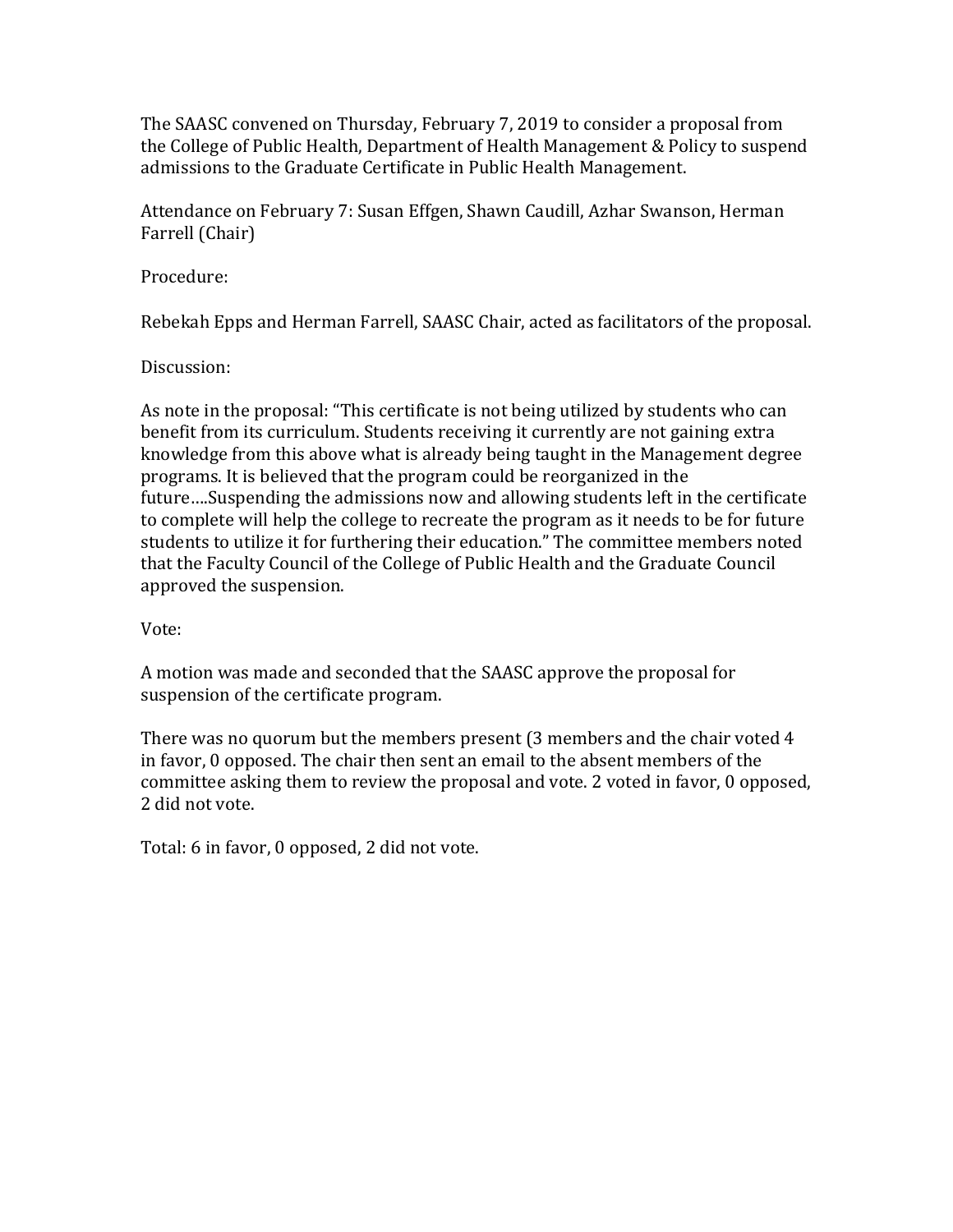*Suspension less than one year. The faculty of the college in which a degree program resides may opt to suspend admissions for up to one year without going through the University Senate, pursuant to the established college faculty rules document A college faculty may opt to have an issue concerning temporary suspension of admissions to an academic program forwarded to the Senate Council for Senate consideration. (see Senate Rules 3.4.2.A.6).*

*Suspension greater than one year. The decision to suspend admissions to a Senate-approved certificate or degree program for longer than a single year is a significant reduction, which must be approved by the Senate (see Senate Rules 3.4.2). If the faculty of record intend to reinstate the program or certificate within five years of Senate's approval to suspend admissions, a representative for the program or certificate must immediately contact the Office of Strategic Planning and Institutional Effectiveness (OSPIE) to begin the process, which will include OSPIE notifying external agencies. After five years of suspension and in cases of program closure, the Council on Postsecondary Education (CPE) considers a program or certificate to be closed (no students will be admitted) and any attempt to reinstate it must go through the CPE's process to approve a new academic program.*

*Approval process. Once approved at the college level, your college will send the proposal to suspend admissions to the appropriate Senate academic council (Health Care Colleges Council, Graduate Council, Undergraduate Council) for review and approval (see Senate Rules 3.4.3.B). Once approved at the academic council level, the academic council will send your proposal to the Senate Council office for additional review via a committee and then to the Senate for approval. (The contact person listed on the form will be informed when the proposal has been sent to committee and other times as appropriate.) Once approved by the Senate, the Senate Council office will notify appropriate entities, including the Registrar's office and the Office of Strategic Planning and Institutional Effectiveness (OSPIE). OSPIE will suspend the program in the CPE program inventory and notify SACSCOC (UK's accrediting body) of the suspension.* 



<sup>1</sup> You can reach OSPIE at **OSPIE@uky.edu**.

**SUSPEND ADMISSIONS** TO AN EXISTING DEGREE PROGRAM/CERTIFICATE **Page 1 of 5**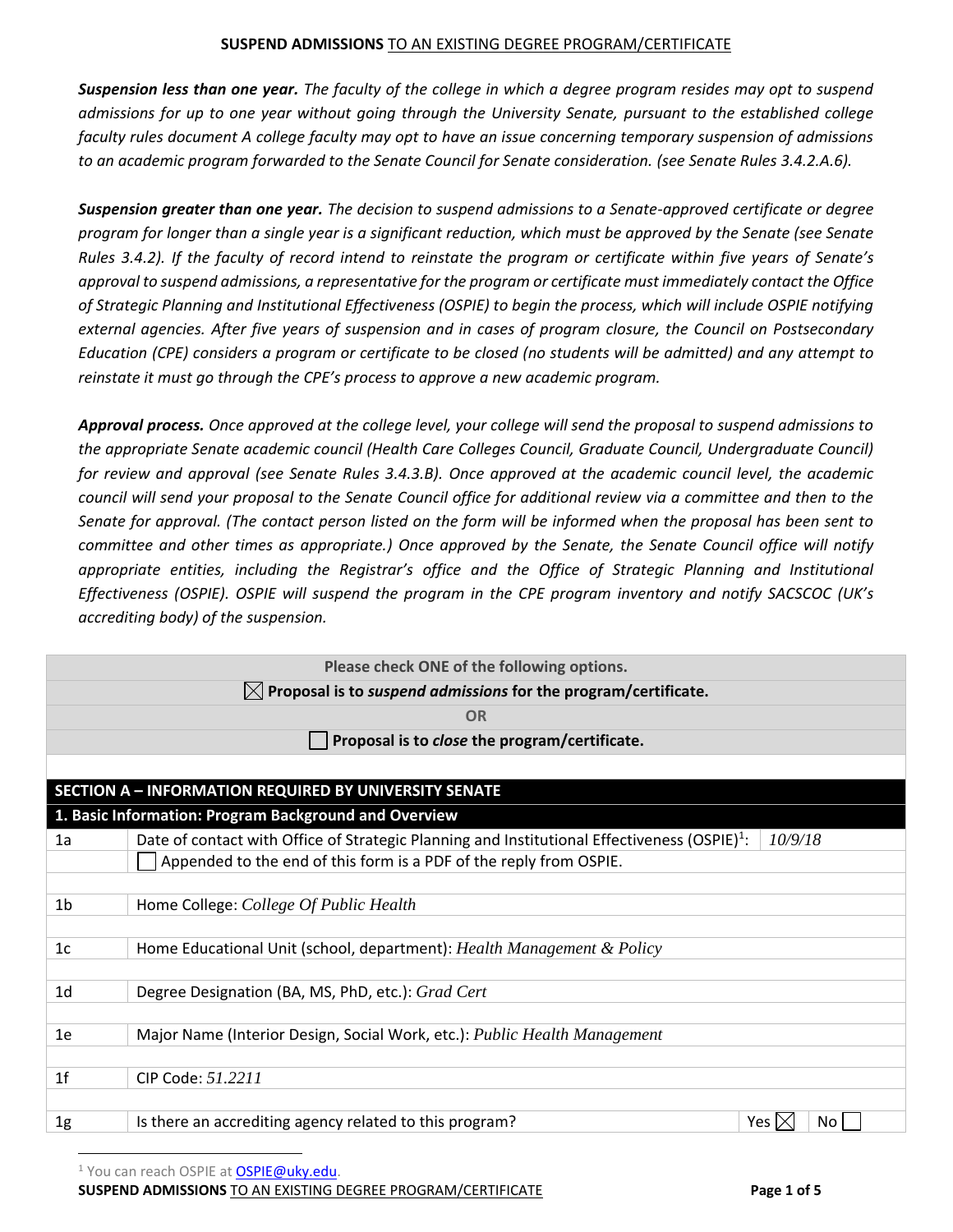|                | If "Yes," name: CEPH                                                                                                                                                                                                                                                                                                                                                                                                                                                                                                                                                                                                                                              |                                                                                                                                                                     |                                   |                        |                                                                                                                                                                                                                                                                                                                                                                                                                                                                                                                                                                                                                         |                           |  |
|----------------|-------------------------------------------------------------------------------------------------------------------------------------------------------------------------------------------------------------------------------------------------------------------------------------------------------------------------------------------------------------------------------------------------------------------------------------------------------------------------------------------------------------------------------------------------------------------------------------------------------------------------------------------------------------------|---------------------------------------------------------------------------------------------------------------------------------------------------------------------|-----------------------------------|------------------------|-------------------------------------------------------------------------------------------------------------------------------------------------------------------------------------------------------------------------------------------------------------------------------------------------------------------------------------------------------------------------------------------------------------------------------------------------------------------------------------------------------------------------------------------------------------------------------------------------------------------------|---------------------------|--|
| 1 <sub>h</sub> | Date of closure <sup>2</sup> :                                                                                                                                                                                                                                                                                                                                                                                                                                                                                                                                                                                                                                    | $\boxtimes$                                                                                                                                                         | Fall semester following approval. | OR                     |                                                                                                                                                                                                                                                                                                                                                                                                                                                                                                                                                                                                                         |                           |  |
| 1 <sub>i</sub> | Semester in which last student is anticipated being enrolled: Spring 2018                                                                                                                                                                                                                                                                                                                                                                                                                                                                                                                                                                                         |                                                                                                                                                                     |                                   |                        |                                                                                                                                                                                                                                                                                                                                                                                                                                                                                                                                                                                                                         |                           |  |
| 1j             |                                                                                                                                                                                                                                                                                                                                                                                                                                                                                                                                                                                                                                                                   | Semester in which the last student will receive a degree: Fall 2018                                                                                                 |                                   |                        |                                                                                                                                                                                                                                                                                                                                                                                                                                                                                                                                                                                                                         |                           |  |
| 1 <sub>k</sub> |                                                                                                                                                                                                                                                                                                                                                                                                                                                                                                                                                                                                                                                                   | Date of most recent periodic program review for the home educational unit:                                                                                          |                                   |                        |                                                                                                                                                                                                                                                                                                                                                                                                                                                                                                                                                                                                                         |                           |  |
| 11             |                                                                                                                                                                                                                                                                                                                                                                                                                                                                                                                                                                                                                                                                   | Contact person name: Sarah Wackerbarth                                                                                                                              |                                   | Email: sbwack0@uky.edu |                                                                                                                                                                                                                                                                                                                                                                                                                                                                                                                                                                                                                         | Phone: (859) 218-<br>2079 |  |
| 2. Overview    |                                                                                                                                                                                                                                                                                                                                                                                                                                                                                                                                                                                                                                                                   |                                                                                                                                                                     |                                   |                        |                                                                                                                                                                                                                                                                                                                                                                                                                                                                                                                                                                                                                         |                           |  |
| 2a             |                                                                                                                                                                                                                                                                                                                                                                                                                                                                                                                                                                                                                                                                   | note that and append that report to the end of this form.(450 word limit)                                                                                           |                                   |                        |                                                                                                                                                                                                                                                                                                                                                                                                                                                                                                                                                                                                                         |                           |  |
|                |                                                                                                                                                                                                                                                                                                                                                                                                                                                                                                                                                                                                                                                                   | bringing the development to the students whom it was built to help.                                                                                                 |                                   |                        |                                                                                                                                                                                                                                                                                                                                                                                                                                                                                                                                                                                                                         |                           |  |
| 2 <sub>b</sub> | Is the degree for which admissions will be suspended a master's degree and is there<br>an associated PhD program?                                                                                                                                                                                                                                                                                                                                                                                                                                                                                                                                                 |                                                                                                                                                                     |                                   |                        |                                                                                                                                                                                                                                                                                                                                                                                                                                                                                                                                                                                                                         | No $\boxtimes$            |  |
|                |                                                                                                                                                                                                                                                                                                                                                                                                                                                                                                                                                                                                                                                                   | If "Yes," should the master's degree now serve as an en passant option <sup>4</sup> for students<br>who are unable to complete the associated PhD? (150 word limit) |                                   |                        | Specific Date <sup>3</sup> : Fall 20<br>What is the rationale for suspension of admissions? If an accrediting body recommended this suspension,<br>This certificate is not being utilized by students who can benefit from it's curriculum. Students receiving it<br>currently are not gaining extra knowledge from this above what is already being taught in the Management<br>degree programs. It is the college's belief that the program could be reorganized in the future, but is not<br>Yes $ $<br>$No \Box$<br>Yes<br>5 years ago:<br>Year: 2013<br>Enrollment: 4<br>5 years ago:<br>Year: 2013<br>Grad rate:1 |                           |  |
|                |                                                                                                                                                                                                                                                                                                                                                                                                                                                                                                                                                                                                                                                                   | If "Yes," describe the associated PhD and how the en passant master's degree will be administered.                                                                  |                                   |                        |                                                                                                                                                                                                                                                                                                                                                                                                                                                                                                                                                                                                                         |                           |  |
| 2c             |                                                                                                                                                                                                                                                                                                                                                                                                                                                                                                                                                                                                                                                                   |                                                                                                                                                                     |                                   |                        |                                                                                                                                                                                                                                                                                                                                                                                                                                                                                                                                                                                                                         |                           |  |
|                | Provide an explanation for the proposed suspension of admissions. (450 word limit)<br>Suspending the admissions now and allowing the students left in the certificate to complete will help the<br>college to recreate the program as it needs to be for future students to utilize it for furthering their education.<br>The college is also in the process of redesigning our courses to better align with our accreditation criteria.<br>This realignment will alter the content of the required courses in the certificate. That will create a need to<br>reevaluate the course offerings to determine if there is a need for the certificate moving forward. |                                                                                                                                                                     |                                   |                        |                                                                                                                                                                                                                                                                                                                                                                                                                                                                                                                                                                                                                         |                           |  |
| 2d             |                                                                                                                                                                                                                                                                                                                                                                                                                                                                                                                                                                                                                                                                   | Describe enrollment in the program below, for the last five years.                                                                                                  |                                   |                        |                                                                                                                                                                                                                                                                                                                                                                                                                                                                                                                                                                                                                         |                           |  |
|                | 1 year ago:                                                                                                                                                                                                                                                                                                                                                                                                                                                                                                                                                                                                                                                       | 2 years ago:                                                                                                                                                        | 3 years ago:                      | 4 years ago:           |                                                                                                                                                                                                                                                                                                                                                                                                                                                                                                                                                                                                                         |                           |  |
|                | Year: 2017                                                                                                                                                                                                                                                                                                                                                                                                                                                                                                                                                                                                                                                        | Year: 2016                                                                                                                                                          | Year: 2015                        | Year: 2014             |                                                                                                                                                                                                                                                                                                                                                                                                                                                                                                                                                                                                                         |                           |  |
|                | Enrollment: 12                                                                                                                                                                                                                                                                                                                                                                                                                                                                                                                                                                                                                                                    | Enrollment: 9                                                                                                                                                       | Enrollment: 7                     | Enrollment: 4          |                                                                                                                                                                                                                                                                                                                                                                                                                                                                                                                                                                                                                         |                           |  |
| 2e             |                                                                                                                                                                                                                                                                                                                                                                                                                                                                                                                                                                                                                                                                   | Describe graduation rates in the program below, for the last five years.                                                                                            |                                   |                        |                                                                                                                                                                                                                                                                                                                                                                                                                                                                                                                                                                                                                         |                           |  |
|                | 1 year ago:                                                                                                                                                                                                                                                                                                                                                                                                                                                                                                                                                                                                                                                       | 2 years ago:                                                                                                                                                        | 3 years ago:                      | 4 years ago:           |                                                                                                                                                                                                                                                                                                                                                                                                                                                                                                                                                                                                                         |                           |  |
|                | Year: 2017                                                                                                                                                                                                                                                                                                                                                                                                                                                                                                                                                                                                                                                        | Year: 2016                                                                                                                                                          | Year: 2015                        | Year: 2014             |                                                                                                                                                                                                                                                                                                                                                                                                                                                                                                                                                                                                                         |                           |  |
|                | Grad rate: 3                                                                                                                                                                                                                                                                                                                                                                                                                                                                                                                                                                                                                                                      | Grad rate: 2                                                                                                                                                        | Grad rate: 3                      | Grad rate: 1           |                                                                                                                                                                                                                                                                                                                                                                                                                                                                                                                                                                                                                         |                           |  |

**SUSPEND ADMISSIONS** TO AN EXISTING DEGREE PROGRAM/CERTIFICATE **Page 2 of 5**

 $\overline{a}$ 

<sup>&</sup>lt;sup>2</sup> The date of closure is the first semester for which admissions will be suspended and no students will be admitted.

<sup>&</sup>lt;sup>3</sup> Suspensions of admissions are typically made effective for the semester following approval.

<sup>4</sup> If a degree is offered *en passant*, there are no direct admissions into the program and it exists solely as an option for students who are unable to complete the associated PhD.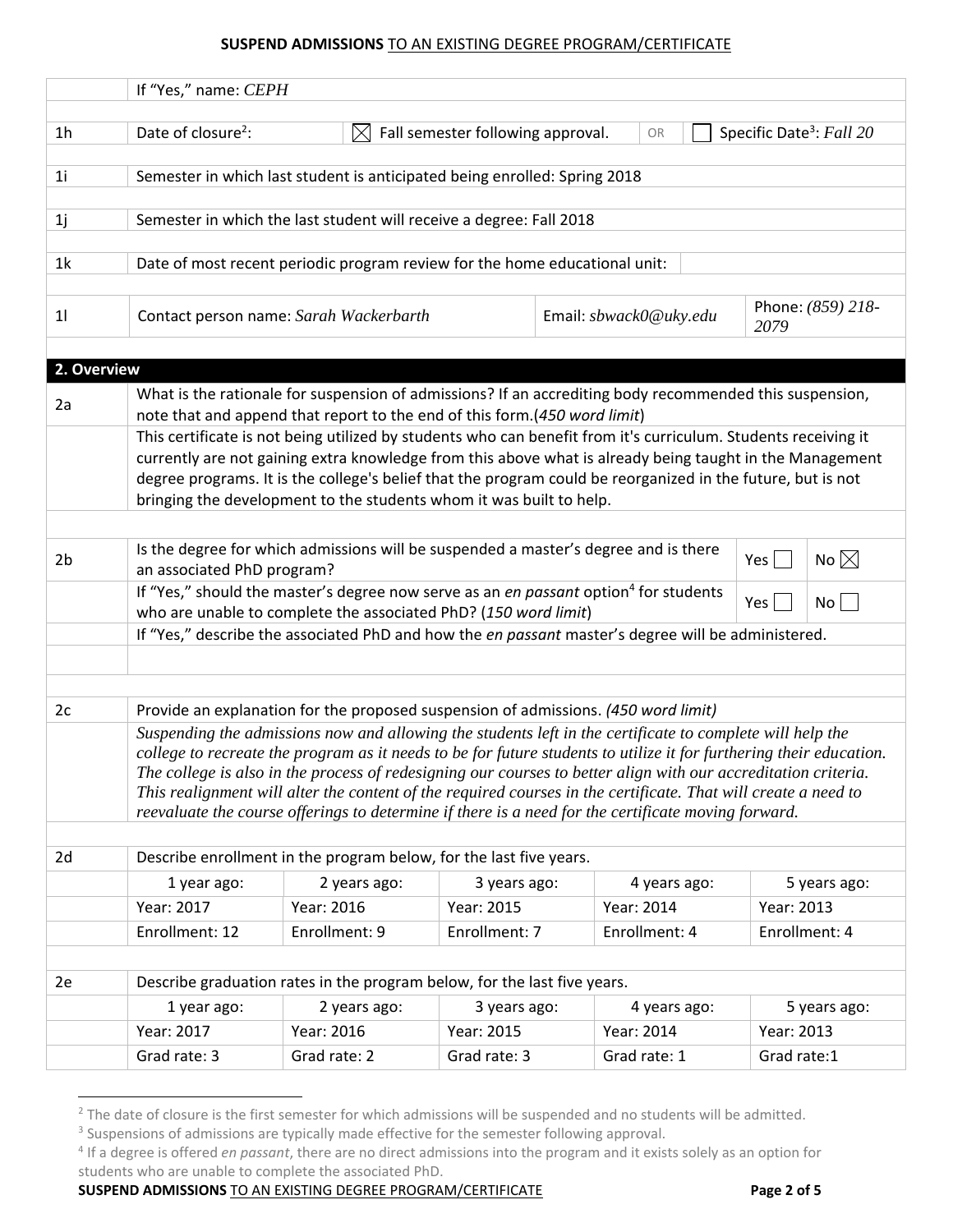| 2f             | Will another degree replace the program being suspended (i.e. a new program or a<br>Yes <sup>5</sup><br>No $ \times $<br>changed program)? |  |  |  |  |  |
|----------------|--------------------------------------------------------------------------------------------------------------------------------------------|--|--|--|--|--|
|                | If "Yes," explain below. (300 word limit)                                                                                                  |  |  |  |  |  |
|                |                                                                                                                                            |  |  |  |  |  |
|                |                                                                                                                                            |  |  |  |  |  |
| 2g             | What will happen with the existing courses that comprised the program <sup>6</sup> ? (300 word limit)                                      |  |  |  |  |  |
|                | These are all courses that are already taught within other college degree programs, some required and some                                 |  |  |  |  |  |
|                | electives. They will all likely continue to be taught for the benefit of other programs as they are needed for                             |  |  |  |  |  |
|                | those.                                                                                                                                     |  |  |  |  |  |
|                |                                                                                                                                            |  |  |  |  |  |
| 2 <sub>h</sub> | Check the appropriate box below and explain. (150 word limit)                                                                              |  |  |  |  |  |
|                | $\boxtimes$ Suspension greater than one year but less than five years.<br>Suspension in perpetuity.                                        |  |  |  |  |  |
|                | Possibility of reorganization of the curriculum in the future, we want to give the college the option to reopen                            |  |  |  |  |  |
|                | the certificate if needed before fully canceling.                                                                                          |  |  |  |  |  |
|                |                                                                                                                                            |  |  |  |  |  |

<sup>6</sup> If the courses are no longer needed, the home educational unit will need to officially drop the courses.

**SUSPEND ADMISSIONS** TO AN EXISTING DEGREE PROGRAM/CERTIFICATE **Page 3 of 5**

 $\overline{a}$ 

<sup>5</sup> Mention of the replacement degree here does not create/change it. The appropriate new/change forms must also be submitted.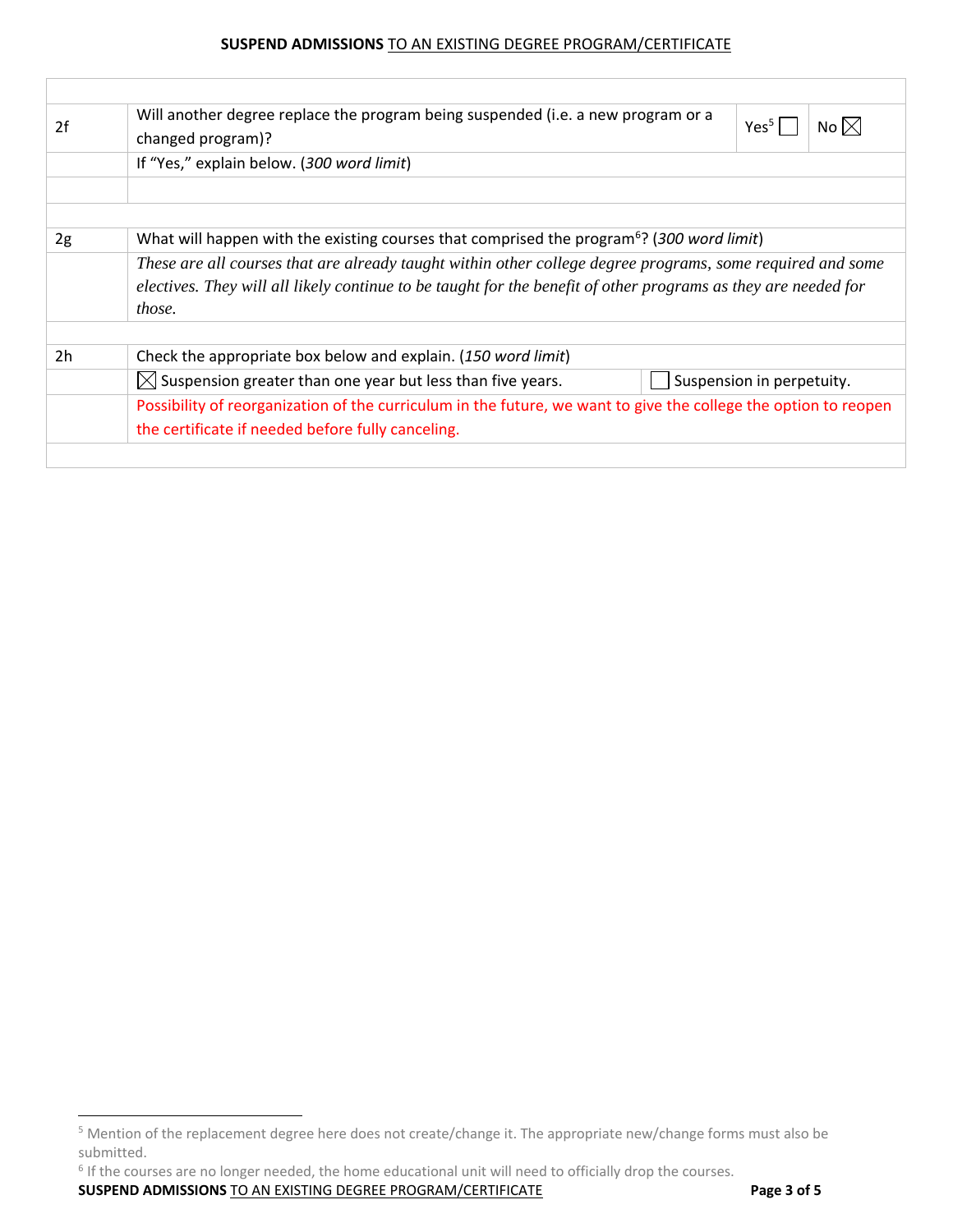|                                                                                                               | 3. Teach Out Plan                                                                                               |  |  |  |  |  |
|---------------------------------------------------------------------------------------------------------------|-----------------------------------------------------------------------------------------------------------------|--|--|--|--|--|
| How will affected parties (students, faculty, and staff) be informed of the impending closure?<br>3a          |                                                                                                                 |  |  |  |  |  |
| We will notify students still enrolled personally, and help them make a plan to finish the program by the end |                                                                                                                 |  |  |  |  |  |
|                                                                                                               | of this school year. Faculty & staff will be notified once the college level approvals have taken place.        |  |  |  |  |  |
|                                                                                                               |                                                                                                                 |  |  |  |  |  |
| 3 <sub>b</sub>                                                                                                | Explain how all affected students will be helped to complete their program of study with minimal disruption.    |  |  |  |  |  |
|                                                                                                               | We will continue to offer these courses as we have in past for our other degree programs that require them,     |  |  |  |  |  |
|                                                                                                               | this will accommodate the students left to finish. All of them should easily be able to complete if they choose |  |  |  |  |  |
|                                                                                                               | with the offerings we have, as those are the same availability as they have always been. The Director will      |  |  |  |  |  |
|                                                                                                               | advise the current students how to achieve the completion.                                                      |  |  |  |  |  |
|                                                                                                               |                                                                                                                 |  |  |  |  |  |
| 3c                                                                                                            | No $\boxtimes$<br>Will students incur additional charges/expenses as a result of the teach-out plan?<br>Yes     |  |  |  |  |  |
|                                                                                                               | If "Yes," how will students be notified?                                                                        |  |  |  |  |  |
|                                                                                                               |                                                                                                                 |  |  |  |  |  |
|                                                                                                               |                                                                                                                 |  |  |  |  |  |
| 3d                                                                                                            | Does suspension of admissions involve teach-out agreements with other<br>No $\boxtimes$<br>Yes                  |  |  |  |  |  |
|                                                                                                               | institutions?                                                                                                   |  |  |  |  |  |
|                                                                                                               | If "Yes," append to the end of this form the copies of signed agreements with other institutions.               |  |  |  |  |  |
|                                                                                                               |                                                                                                                 |  |  |  |  |  |
| 3e                                                                                                            | How will faculty be redeployed or helped to find new employment?                                                |  |  |  |  |  |
|                                                                                                               | This will not affect faculty assignments                                                                        |  |  |  |  |  |
|                                                                                                               |                                                                                                                 |  |  |  |  |  |